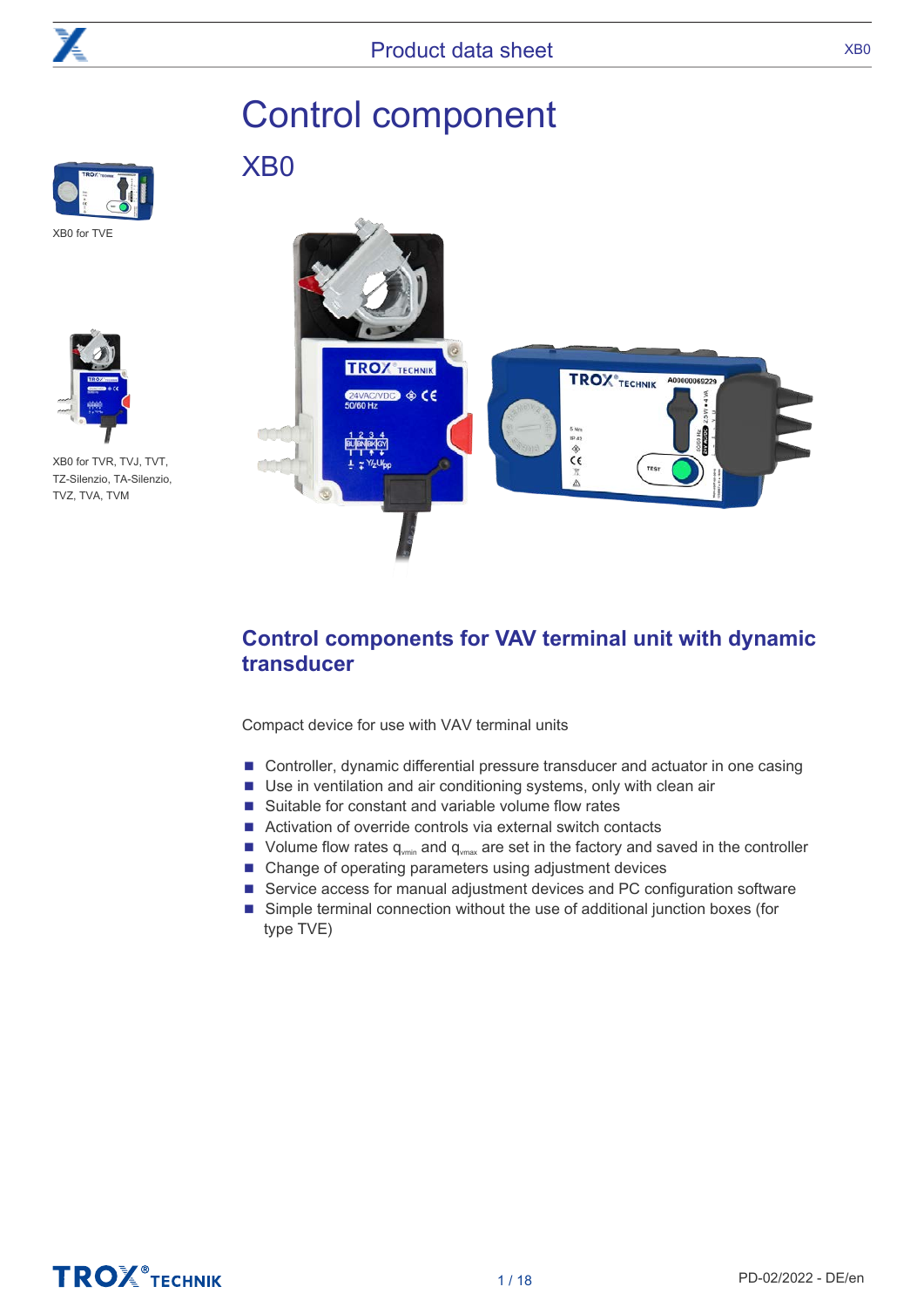# Product data sheet XB0

| General information |   |
|---------------------|---|
| Function            |   |
| Specification text  | 5 |
| Order code          | ൳ |

| Variants       |  |
|----------------|--|
| Technical data |  |

- [Product details 11](#page-10-0)
- [Nomenclature 18](#page-17-0)

# General information

#### <span id="page-1-0"></span>**Application**

- All-in-one control devices for VAV terminal units
- Dynamic effective pressure transducer, electronic controller and actuator are fitted together in one casing
- For use with clean air only
- Standard filtration in comfort conditioning systems allows for use of the controller in the supply air without additional dust protection
- Choice of various control options based on setpoint value default setting
- Volume flow rate control is based on setpoint values received from room temperature controller, central BMS, air quality controller or other devices as an analogue signal.
- Override control for activating  $q_{\text{win}}$ ,  $q_{\text{win}}$ , shut-off or OPEN position can be set with a switch or relay
- The volume flow rate actual value is available as a linear voltage signal
- Standard filtration in comfort conditioning systems allows for use of the controller in the supply air without additional dust protection

With heavy dust levels in the room

▪ Install suitable extract air filters upstream, as a partial volume flow is routed through the transducer for volume flow rate measurement

If the air is contaminated with fluff, sticky components or aggressive substances

- Use Compact controller XS0 or XD0 with static effective pressure transducer instead of the Compact controller XB0 described here
- XS0 (for TVE)
- XD0 (for TVR, TVJ, TVT, TZ-Silenzio, TA-Silenzio, TVZ, TVA, TVRK)

#### **Control strategy**

- The volume flow controller works dependently of the duct pressure
- Differential pressure fluctuations do not result in permanent volume flow rate changes
- To prevent the control from becoming unstable, a dead band is allowed within which the damper blade does not move
- Flow rate range in the controller set in the factory
- $q_{vmin}$ : Minimum volume flow rate
	- $q_{\text{max}}$ : Maximum volume flow rate
- Operating parameters are specified via the order code and set in the factory

#### **Operating modes**

▪ Variable or constant value

Variable operation (V)

- Setpoint value default setting via analogue interface
- Signal voltage range corresponds to  $q_{\text{min}}$  to  $q_{\text{max}}$
- Constant value mode (F)
- A setpoint signal is not required, setpoint value corresponds to  $q_{\text{vmin}}$

#### **Interface**

Analogue interface with adjustable signal voltage range

- Analogue signal for volume flow rate setpoint value ▪ Analogue signal for volume flow rate actual value (factory
- setting), alternatively: analogue signal for damper blade position (adjustment by others required)

#### **Signal voltage ranges**

- 0 – 10 V DC
- $2 - 10 V$  DC

#### **Parts and characteristics**

- Transducer for dynamic measurements
- Actuators with overload protection
- Release button to allow for manual operation (only 227V-024-10-DD3)
- Connecting cable with 4 wires, approx. 0.9 m, halogen-free (only 227V-024-10-DD3)
- Terminals with cover (only TR0V-024T-05I-DD15)
- Service interface

#### **Construction**

- Type 227V-024-10-DD3 for TVR
- Type 227V-024-10-DD3 for TVJ
- Type 227V-024-10-DD3 for TVT up to 1000x300 or 800x400
- Type 227V-024-10-DD3 for TZ-Silenzio, TA-Silenzio
- Type 227V-024-10-DD3 for TVZ, TVA
- Type 227V-024-10-DD3 for TVM
- Type TR0V-024T-05I-DD15 for TVE

#### **Commissioning**

- Due to the volume flow rates set at the factory, always ensure that the terminal units are only installed at the specified locations
- After successful installation and wiring, the controller is ready for use
- Operating parameters can be adjusted by the customer (via the adjustment device)

#### **Useful additions**

- Adjustment device GUIV-A (order code AT-VAV-G) for 227V-024-10-DD3
- Adjustment device GUIV3-M (order code AT-VAV-G3) for TR0V-024T-05I-DD15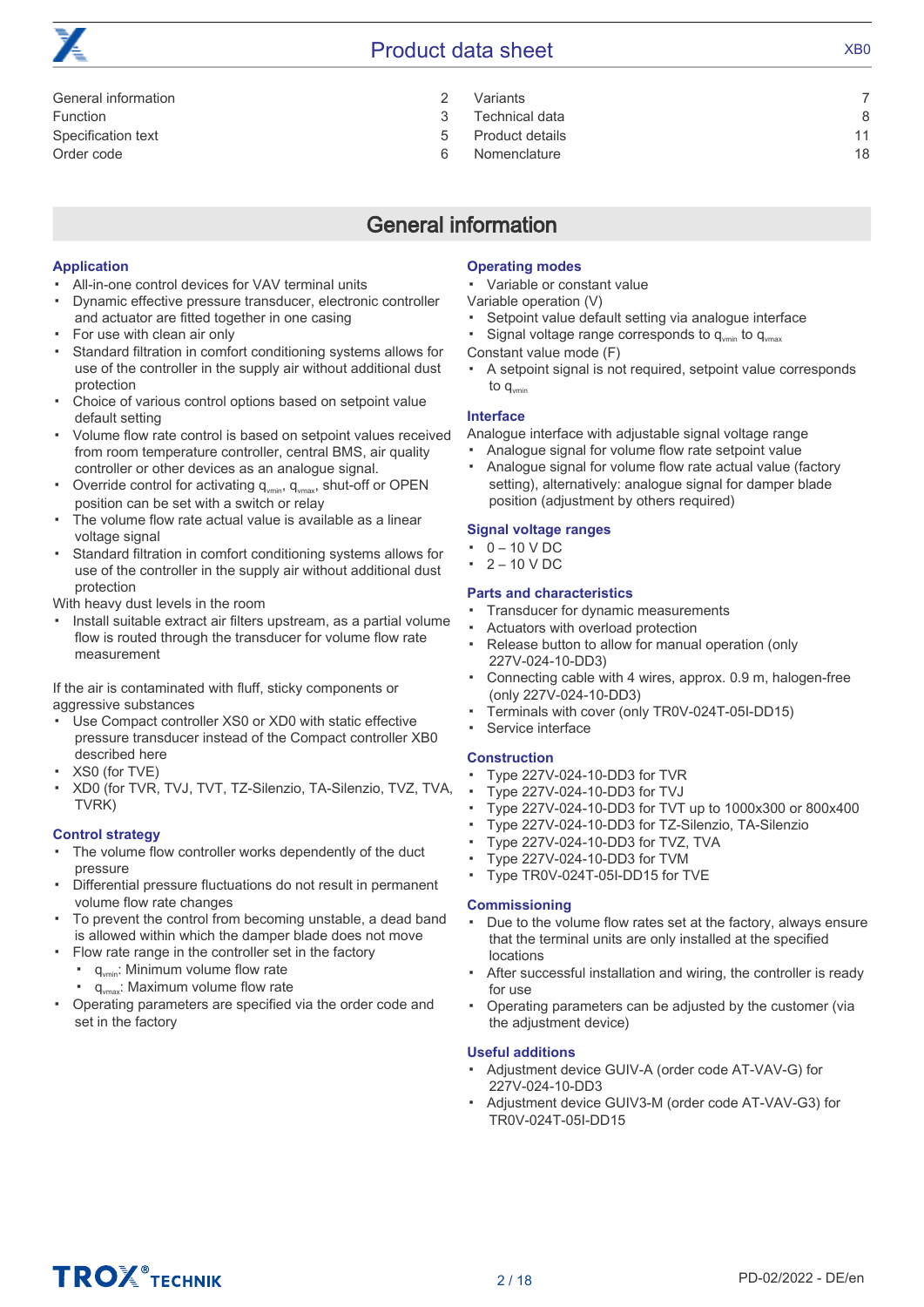

### Function

<span id="page-2-0"></span>A closed control circuit for regulation of the volume flow rate, i.e. measuring - comparing - adjusting, is characteristic of air terminal units.

The volume flow rate is measured via the differential pressure (effective pressure). This is done via a differential pressure sensor. An integrated differential pressure transducer converts the effective pressure into a voltage signal. The volume flow rate actual value is available as a voltage signal. The factory setting is the actual value and controls the integral actuator according to such that 10 V DC always corresponds to the nominal volume

flow rate  $(q_{v\text{Nom}})$ .

The volume flow rate setpoint value is specified by a higher-level controller (e.g. room temperature controller, air quality controller, central BMS). Variable volume flow control results in a value between  $qv_{min}$  and  $qv_{max}$ . It is possible to override the room temperature control, e.g. by a complete shut-off of the duct. The controller compares the volume flow rate setpoint value to the system deviation.

#### **Principle of operation – TR0V-024T-05I-DD15 (type TVE)**



① Effective pressure transducer

② Actuator

③ Volume flow controller

④ Setpoint value via analogue signal

⑤ Shaft with effective pressure channel

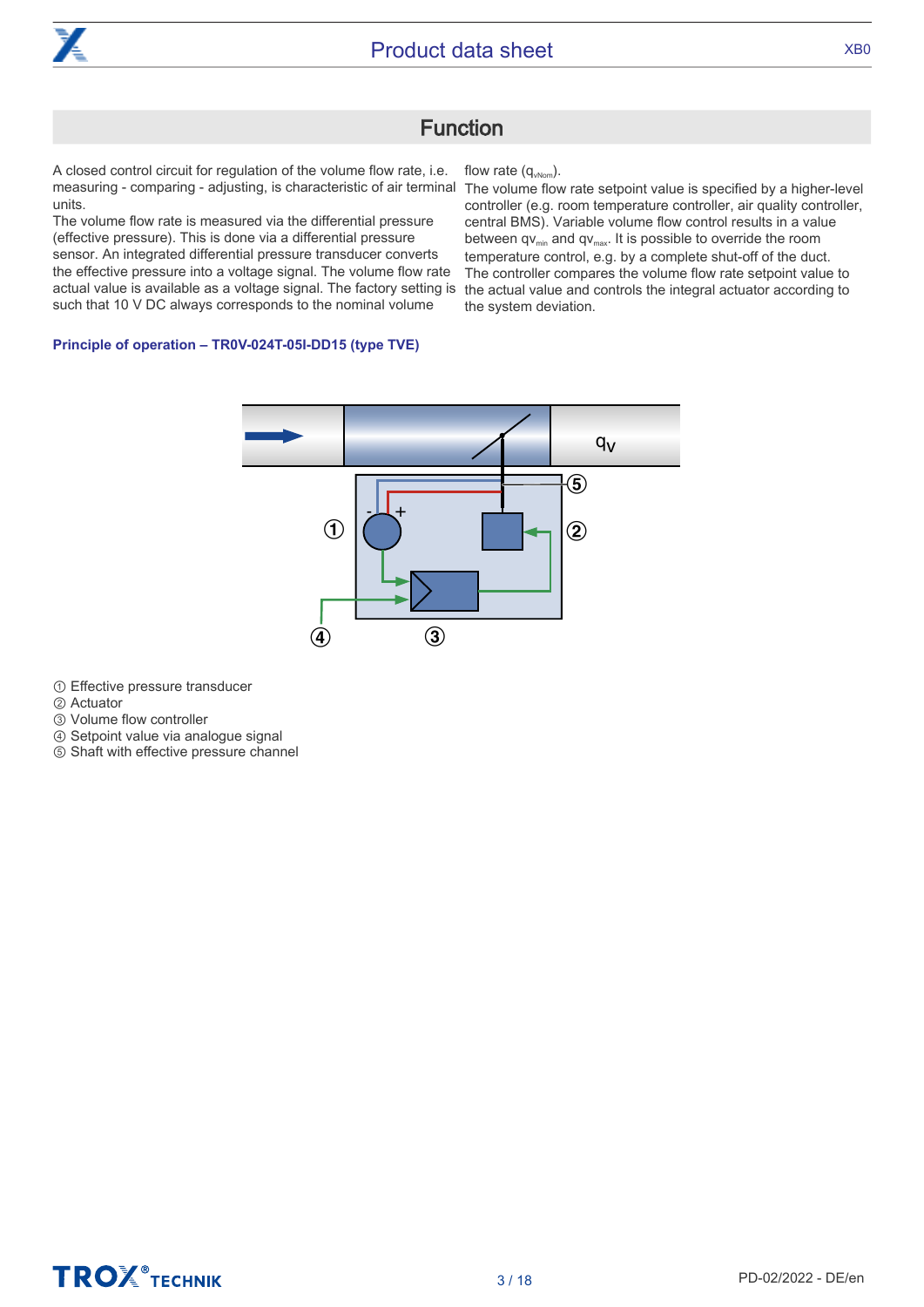

#### **Principle of operation – LVC, TVR, TZ-Silenzio, TA-Silenzio, TVZ, TVA, TVJ, TVT**



① Effective pressure transducer

- ② Actuator
- ③ Volume flow controller
- ④ Setpoint value signal

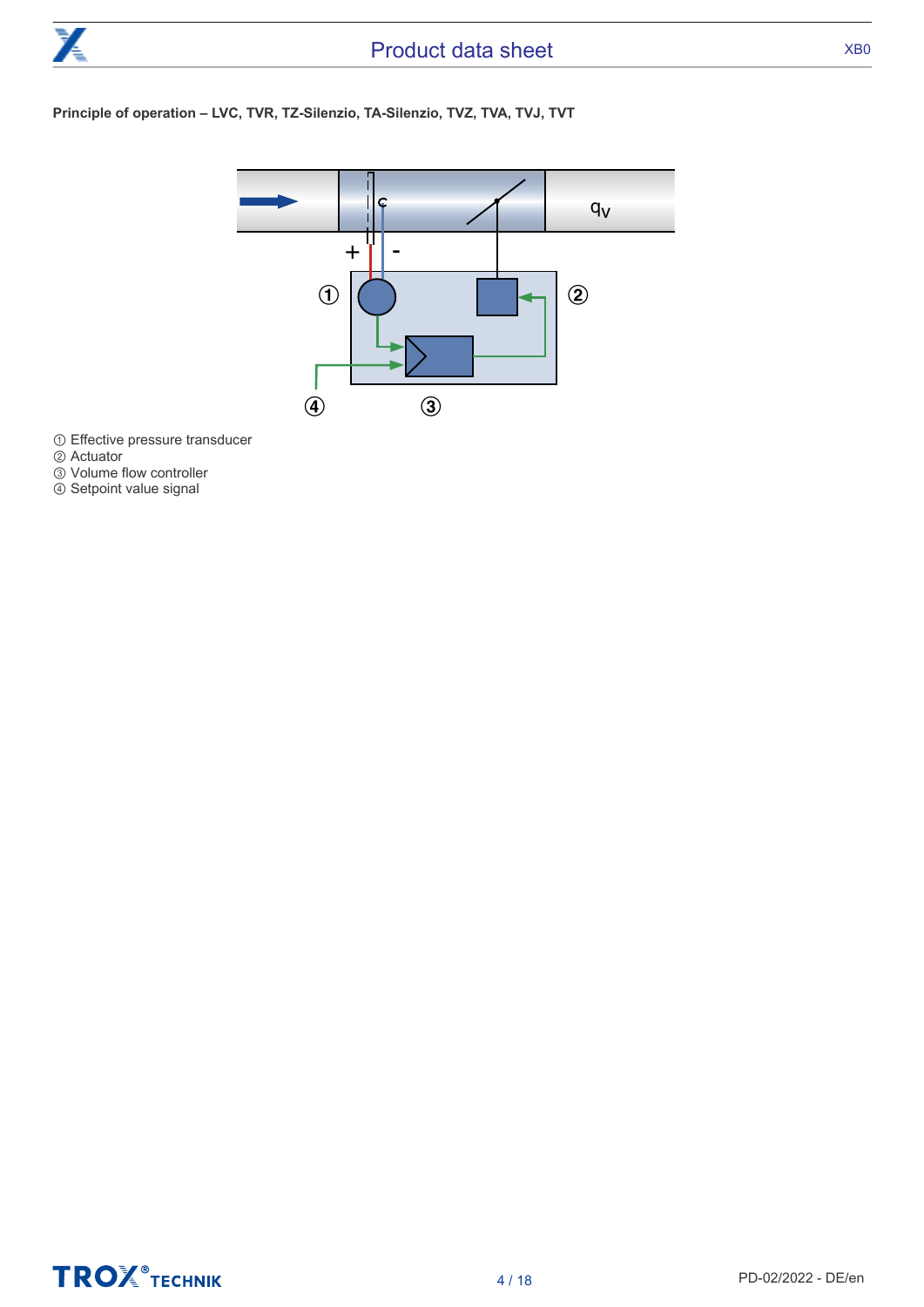

# Specification text

<span id="page-4-0"></span>This specification text describes the general properties of the product.

#### **Category**

- Compact controller for volume flow rate
- Control of a constant or variable volume flow rate setpoint
- Electronic controller for connecting a reference value and tapping an actual value
- The actual value relates to the nominal volume flow rate such that commissioning and subsequent adjustment are simplified
- Stand-alone operation or integration in central building management system

#### **Application**

▪ Dynamic transducer for clean air in ventilation and air conditioning systems

#### **Supply voltage**

▪ 24 V AC/DC

#### **Actuator**

▪ Integrated; slow running (run time <150 s for 90°)

#### **Installation orientation**

• Either direction

#### **Interface/signalling**

**•** Analogue signals  $(0 - 10 \text{ V or } 2 - 10 \text{ V DC})$ 

#### **Connection**

- Terminals with rubber cap cover, no additional terminal box required (control components for TVE)
- Connecting cable with 4 wires (control components for other types)

#### **Interface information**

#### Analogue:

- Volume flow rate actual value and setpoint value
- Factory-set actual value: volume flow rate
- Actual value cannot be configured by others at damper blade position

#### **Special functions**

**•** Activation  $q_{\text{vmin}}$ ,  $q_{\text{vmax}}$ , closed, open by external switch contacts

#### **Parameter setting**

- Parameters specific to VAV terminal unit set at the factory
- **•** Operating values:  $q_{\text{win}}$ ,  $q_{\text{win}}$  and interface type set at the factory
- Subsequent adjustment via optional tools: adjustment device, PC software (wired in each case)

#### **Factory condition**

- Electronic controller factory mounted on control unit
- Factory parameter settings
- Functional test under air; certified with sticker

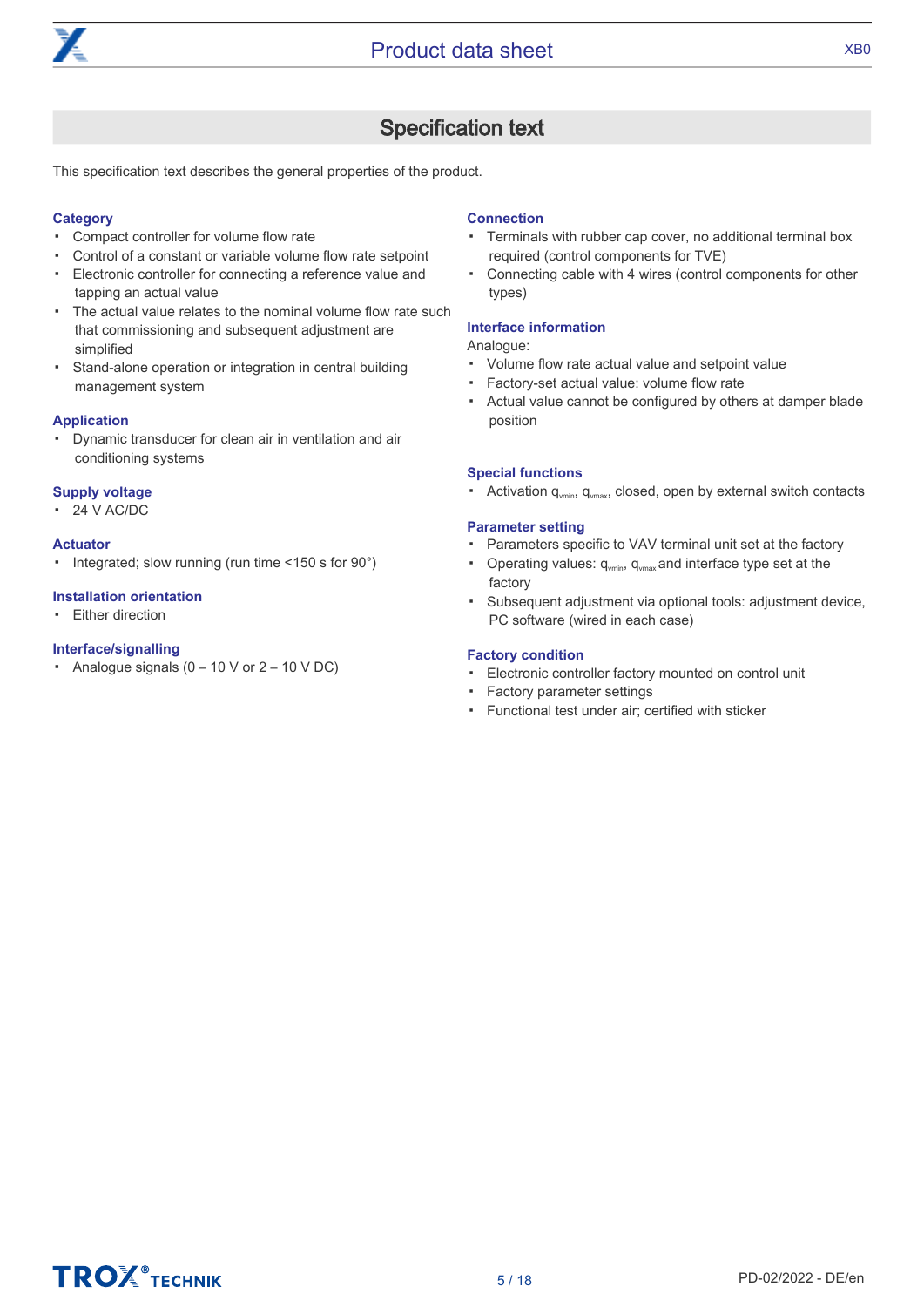<span id="page-5-0"></span>

### Order code

**TVE – D / 200 / D2 / XB0 / V / 0 / qvmin – qvmax m³/h | | | | | | | | | 1 2 5 6 7 8 9 10 11**

**1 Type TVE** VAV terminal unit

#### **2 Acoustic cladding**

No entry: none **D** With acoustic cladding

#### **3 Material**

Galvanised sheet steel (standard construction) **P1** Powder-coated RAL 7001, silver grey **A2** Stainless steel construction

#### **5 Nominal size [mm] 100, 125 , 160, 200, 250, 315, 400**

#### **6 Accessories**

No entry: none **D2** Double lip seal both ends **G2** Matching flanges for both ends

### **Order example: TVE/100/D2/XB0/V0/20-350 m³/h**

# **7 Attachments (control components) XB0** Compact controller with dynamic transducer

#### **8 Operating mode**

**FL** Constant value (one setpoint value) **V** Variable (setpoint value range)

#### **9 Signal voltage range**

**0** 0 – 10 V DC **2** 2 – 10 V DC

#### **10 Operating values for factory setting**

Volume flow rates in m<sup>3</sup>/h or I/s  $q_{\text{vconst}}$  (only with operating mode F)  $q_{\text{win}}$  (only with operating mode V)  $q_{vmax}$  (only with operating mode V)

#### **11 Volume flow rate unit**

 $m^3/h$ l/s

| <u>Uradi Uranipiui Tymi Iudibaindu Tuliu Uud III III</u> |                                                        |
|----------------------------------------------------------|--------------------------------------------------------|
| <b>Acoustic cladding</b>                                 | Without                                                |
| <b>Material</b>                                          | Galvanised sheet steel                                 |
| <b>Nominal size</b>                                      | $100 \text{ mm}$                                       |
| <b>Accessories</b>                                       | Double lip seal both sides                             |
| Attachment                                               | Compact controller                                     |
| <b>Operating mode</b>                                    | Variable operation - signal voltage range $0 - 10 VDC$ |
| <b>Volume flow rate</b>                                  | $20 - 350$ m <sup>3</sup> /h                           |
|                                                          |                                                        |

#### **Order example: TVJ-D/600×300/XB0/F2/6000 m³/h**

| <b>Acoustic cladding</b> | With                                                  |  |
|--------------------------|-------------------------------------------------------|--|
| <b>Material</b>          | Galvanised sheet steel                                |  |
| <b>Dimensions</b>        | 600×300                                               |  |
| <b>Accessories</b>       | Without                                               |  |
| <b>Attachment</b>        | Compact controller                                    |  |
| <b>Operating mode</b>    | Constant value mode, signal voltage range 2 – 10 V DC |  |
| <b>Volume flow rate</b>  | 6000 $m^3/h$                                          |  |

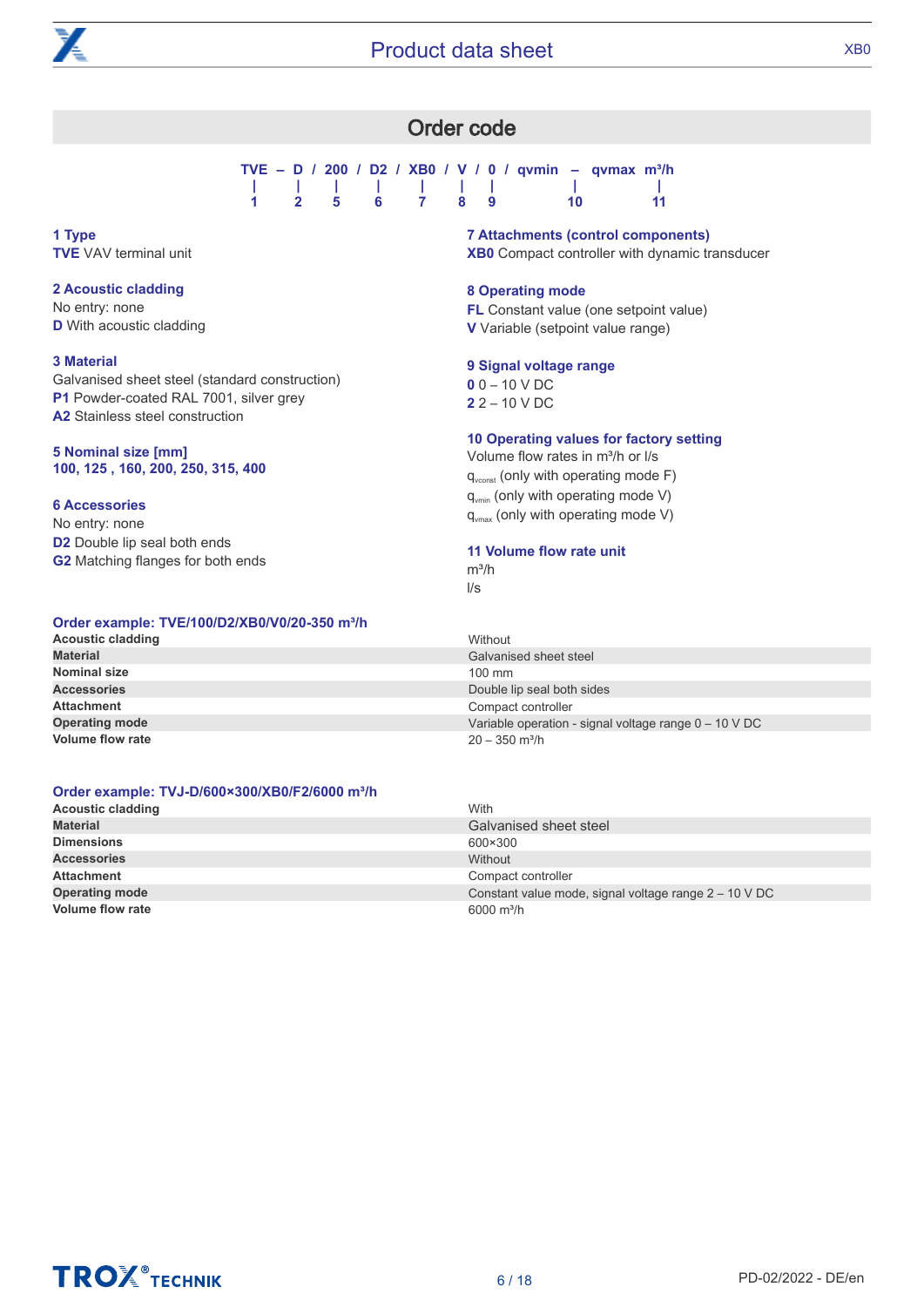

# **Variants**

#### <span id="page-6-0"></span>**Compact controller XB0, TR0V-024T-05I-DD15 für TVE**



- ① Compact controller
- ② Damper blade position indicator and release button
- ③ Service tool connection
- ⑤ Test push button and LED to display the operating states
- ⑥ Terminal



① Terminal cover (part of the supply package)

**Compact controller with attached terminal cover**

#### **Compact controller XB0, 227V-024-10-DD3**



- ① Compact controller
- ② Connections for effective pressure transducer
- ③ Service tool connection
- ④ Connecting cable
- ⑤ Gear release button

#### **Compact controller XB0, 227V-024-10-DD3**



Reverse side with rating plate

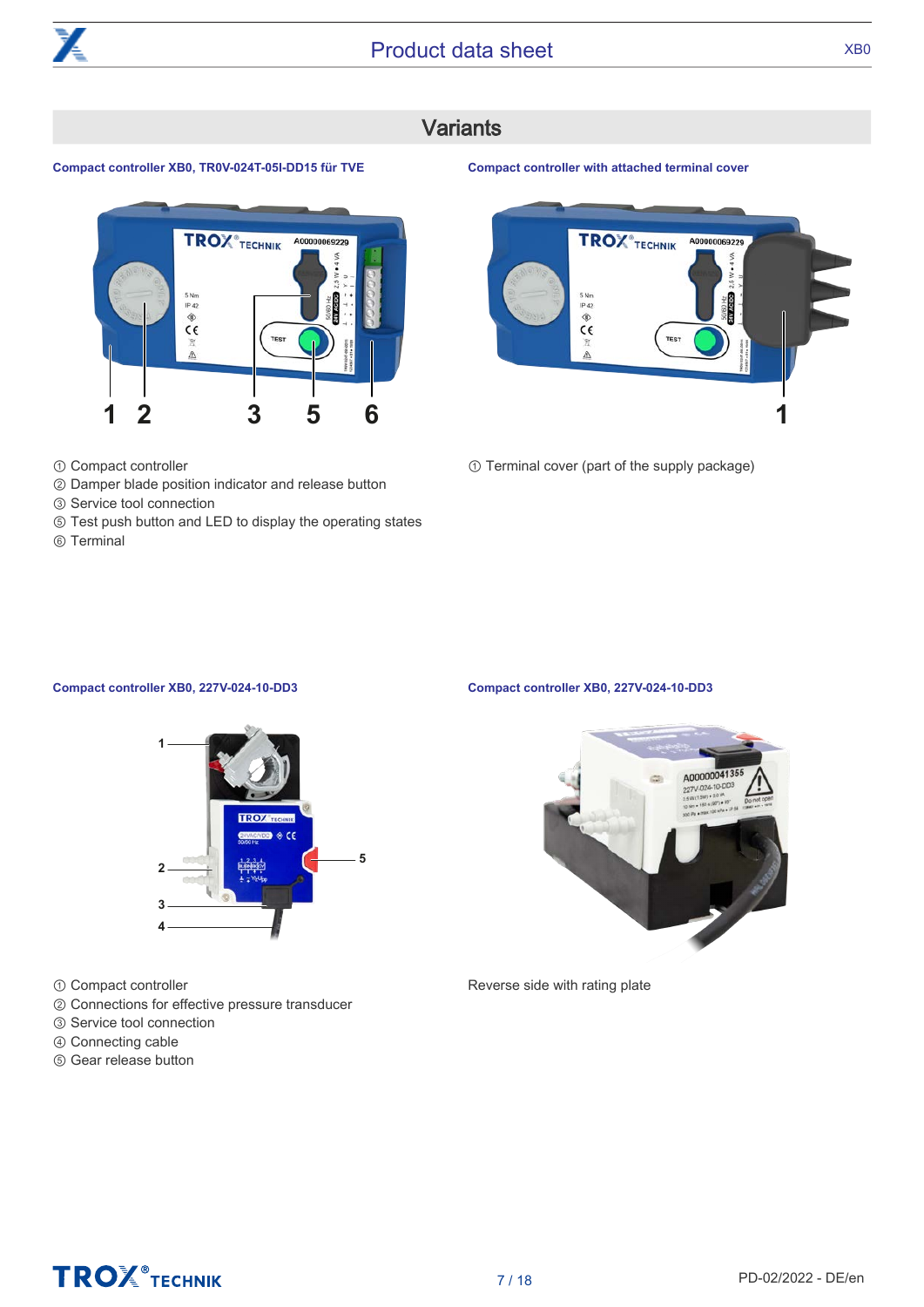

# Technical data

#### <span id="page-7-0"></span>**Compact controllers for VAV terminal units**

| <b>VAV terminal units</b>                                                 | Type of installation component | Part number  |
|---------------------------------------------------------------------------|--------------------------------|--------------|
| TVR, TVJ, TVT, TZ-Silenzio, TA-Silenzio, 227V-024-10-DD3<br>TVZ. TVA. TVM |                                | A00000041355 |
| <b>TVE</b>                                                                | TROV-024T-05I-DD15             | A00000069229 |

#### **Compact controller XB0, 227V-024-10-DD3**



#### **Compact controller XB0, 227V-024-10-DD3**

| Measurement principle                      | Dynamic                                                             |
|--------------------------------------------|---------------------------------------------------------------------|
| Supply voltage (AC)                        | 24 V AC ± 20%, 50/60 Hz                                             |
| Supply voltage (DC)                        | 24 V DC ± 20 %                                                      |
| Power rating (AC)                          | 5 VA max.                                                           |
| Power rating (DC)                          | Max. 2.5 W                                                          |
| Power consumption (when running/when idle) | 1.5W                                                                |
| <b>Torque</b>                              | 10 Nm                                                               |
| Run time for 90°                           | Approx. 120 s                                                       |
| Setpoint value signal input                | 0 - 10 V DC, Ra > 100 k $\Omega$ or 2 - 10 V DC, Ra > 50 k $\Omega$ |
| Actual value signal output                 | 0 - 10 V DC or 2 - 10 V DC, max. 0.5 mA                             |
| Connection                                 | Approx. $0.9$ m cable, $4 \times 0.75$ mm <sup>2</sup>              |
| <b>IEC</b> protection class                | III (protective extra-low voltage)                                  |
| <b>Protection level</b>                    | <b>IP 42</b>                                                        |
| EC conformity                              | EMC to 2014/30/EU                                                   |
| Weight                                     | 0.570 kg                                                            |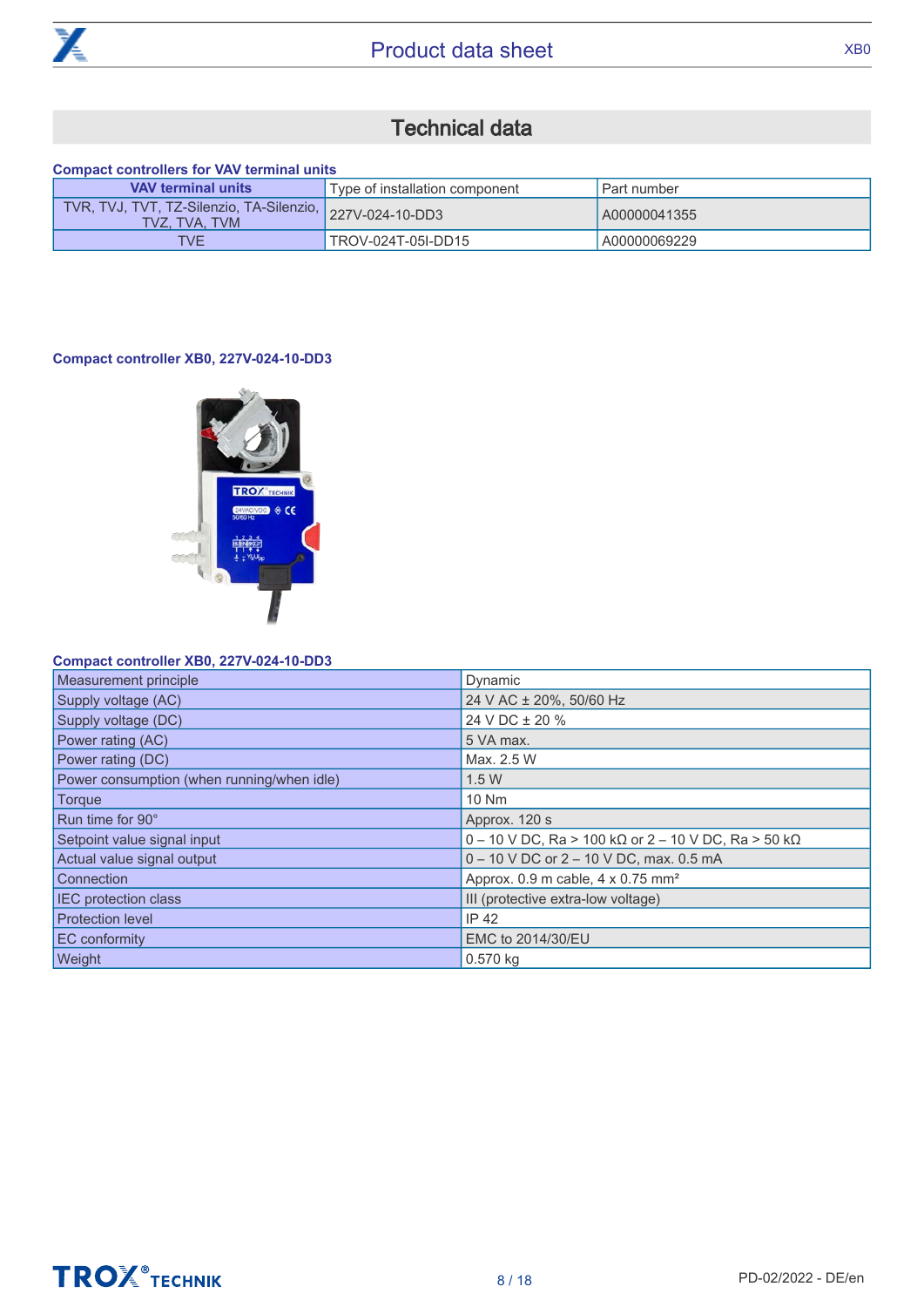

#### **Compact controller XB0, TR0V-024T-05I-DD15 for TVE**



#### **Compact controller XB0, TR0V-024T-05I-DD15**

| Measurement principle                                                   | Dynamic                                                             |  |
|-------------------------------------------------------------------------|---------------------------------------------------------------------|--|
| Supply voltage (AC)                                                     | 24 V AC ± 20%, 50/60 Hz                                             |  |
| Supply voltage (DC)                                                     | 24 V DC ± 20 %                                                      |  |
| NW 100 - 200: max. 4 VA<br>Power rating (AC)<br>NW 250 - 400: max. 7 VA |                                                                     |  |
| Power rating (DC)                                                       | NW 100 - 200: max. 2.5 W<br>NW 250 - 400: max. 4 W                  |  |
| Power consumption (when running/when idle)                              | 1 W                                                                 |  |
| Power consumption (when running/when idle)                              | 1.5W                                                                |  |
| Torque                                                                  | 10 Nm                                                               |  |
| Run time for 90°                                                        | 100 s                                                               |  |
| Setpoint value signal input                                             | 0 - 10 V DC, Ra > 100 k $\Omega$ or 2 - 10 V DC, Ra > 50 k $\Omega$ |  |
| Actual value signal output                                              | $0 - 10$ V DC or $2 - 10$ V DC, max. 5 mA                           |  |
| <b>Connection</b>                                                       | Screw terminals (cable cross-section max. 1.5 mm <sup>2</sup> )     |  |
| <b>IEC</b> protection class                                             | III (protective extra-low voltage)                                  |  |
| <b>Protection level</b>                                                 | IP 42 (with attached terminal cover)                                |  |
| <b>EC</b> conformity                                                    | EMC to 2014/30/EU                                                   |  |
| <b>Weight</b>                                                           | $0.65$ kg                                                           |  |

#### **Release of a test function**

Pressing the LED push button for > 2 seconds activates the test drive.



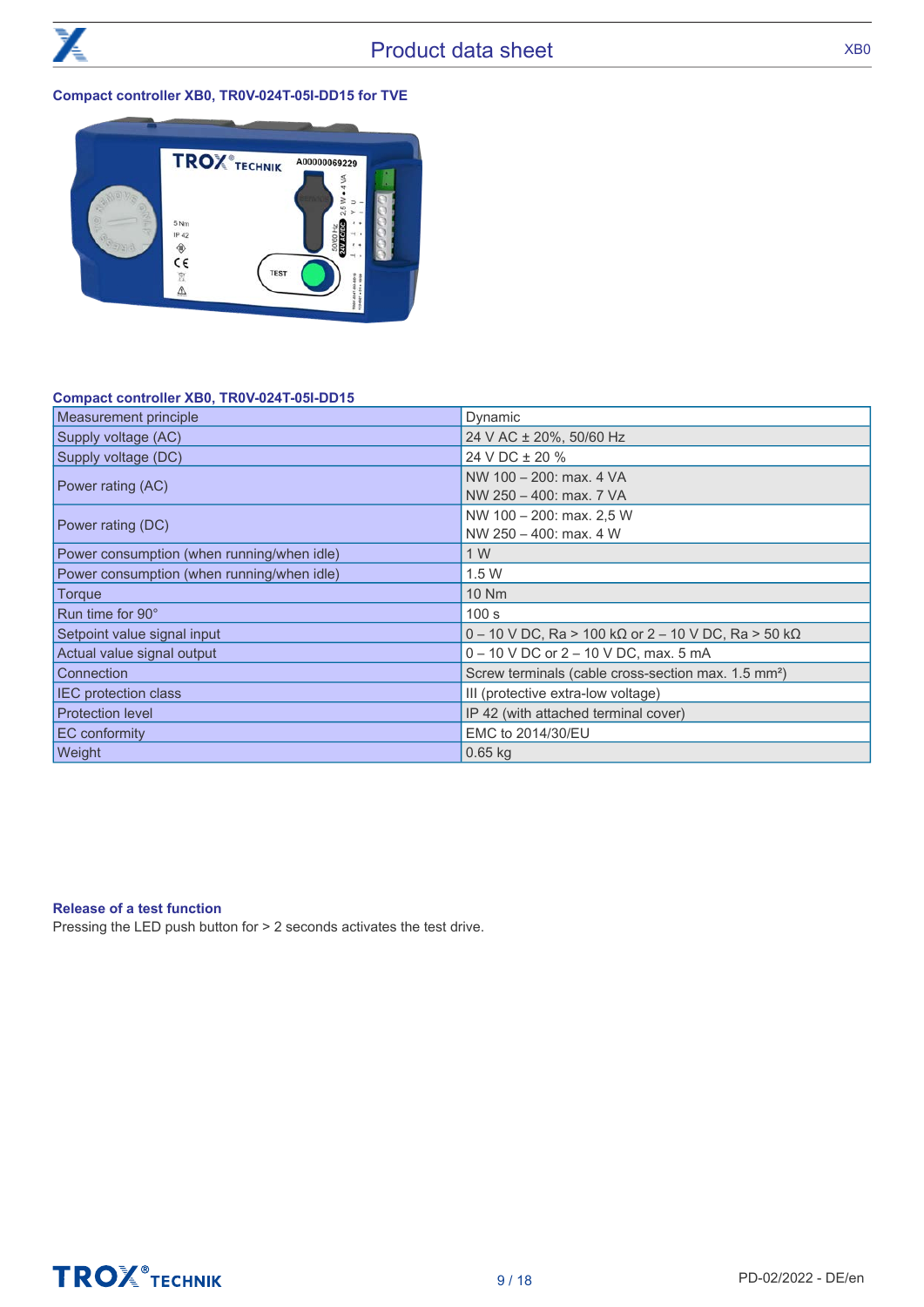#### **Section of the LED push button**



1: LED push button

#### **Starting a test run**

Pressing the LED push button for > 2 s starts a test run.

#### **Description of status and error messages via LED flashing signal for TROV-024T-05l-DD15**

| Flashing signal of LED button | Flashing signal in words                                          | <b>Status</b>                                                                                      |
|-------------------------------|-------------------------------------------------------------------|----------------------------------------------------------------------------------------------------|
| sec (                         | LED off                                                           | No supply voltage                                                                                  |
| sec 0                         | LED lights up permanently.                                        | Regulated. Signalled as long as the<br>actuator does not rotate to readjust the<br>setpoint value. |
|                               | LED flashes 1 time in a 2-second interval.                        | Setpoint value or override control position<br>not yet reached.                                    |
|                               | LED flashes 2 times in a 2-second interval.                       | Override control position reached.                                                                 |
|                               | LED flashes once briefly at 2-second<br>intervals.                | Synchronisation drive after Power Up                                                               |
|                               | LED flashes once briefly at 2-second<br>intervals.                | Test mode activated                                                                                |
|                               | LED flashes 2 times in quick succession at<br>2-second intervals. | Overpressure sensor (overpressure)                                                                 |
|                               | LED flashes 2 times in quick succession at<br>3-second intervals. | Actuator overload detected (block)                                                                 |
|                               | LED flashes 4 times in quick succession at<br>2-second intervals. | Inform TROX service technicians                                                                    |

The flashing signal always describes a 2-second interval.  $1 =$  LED lights up,  $0 =$  LED does not light up.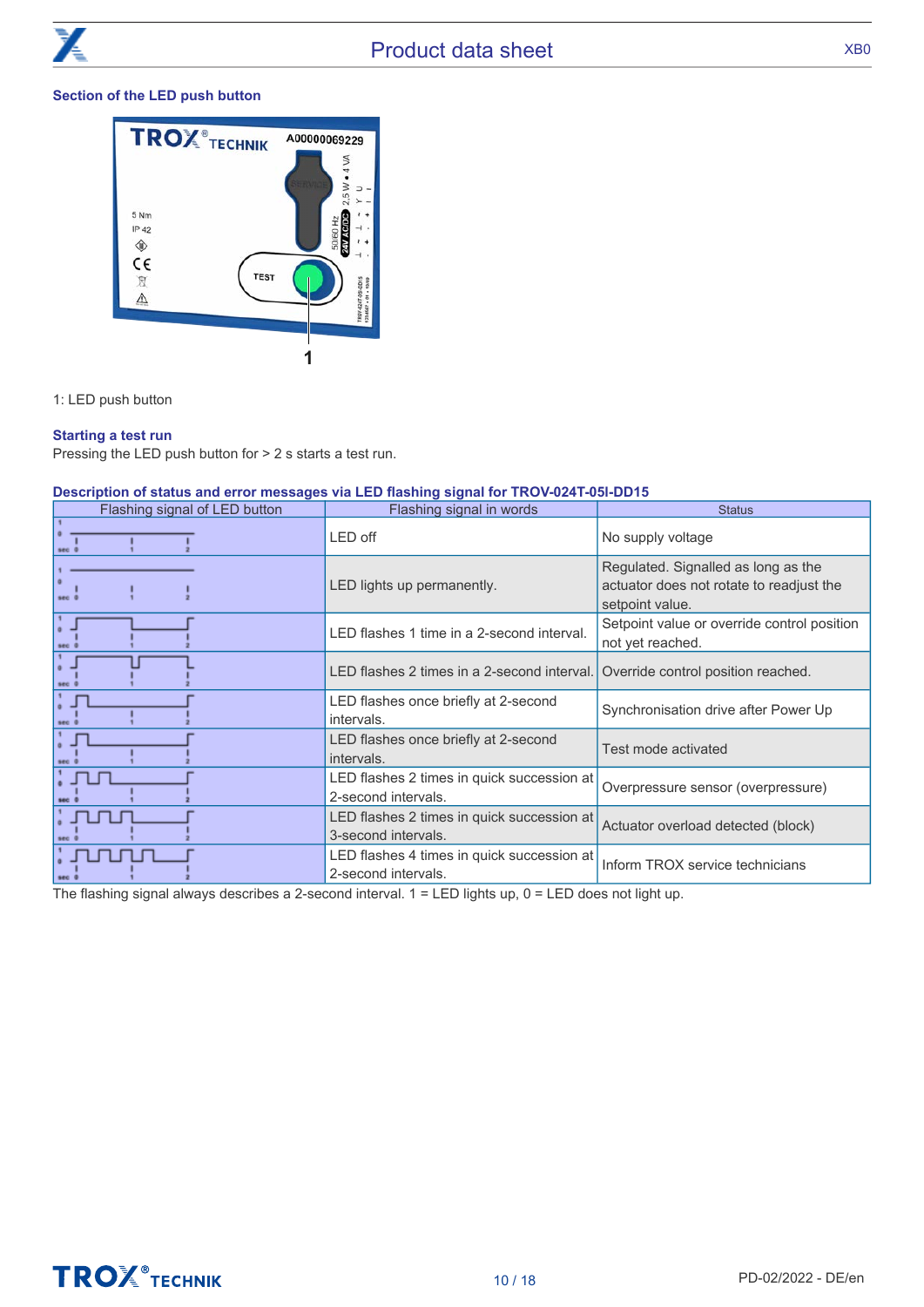

### Product details

#### <span id="page-10-0"></span>**Analogue interface 0 – 10 V or 2 – 10 V DC (operating mode V, F)**

The analogue interface can be set for signal voltage range  $0 - 10$  V DC or  $2 - 10$  V DC. The assignment of the volume flow rate setpoint value or actual value to the voltage signals is shown in the characteristic curves.

- The set signal voltage range always applies equally for setpoint value and actual value signals.
- The signal voltage range is pre-set in the factory according to the order code entries.
- The signal voltage range can be adjusted by others with an adjustment device

#### **Setpoint value default setting**

In the operating mode V (variable operation), the setpoint value is specified with an analogue signal on terminal Y.

- The selected signal voltage range  $0 - 10$  V or  $2 - 10$  V DC is assigned to the volume flow rate range  $q_{vmin} - q_{vmax}$ .
- Volume flow rate range  $q_{\text{win}} - q_{\text{max}}$  is preset at the factory according to the order code
- Subsequent adjustment of  $q_{\text{win}}$  or  $q_{\text{max}}$  is possible with adjustment device
- In operating mode F (constant value mode), an analogue signal at terminal Y is not required The volume flow rate constant value set by  $q_{\text{vmin}}$  is controlled
- Volume flow rate q<sub>vmin</sub> is preset at the factory according to the order code
- Subsequent adjustment of  $q_{\text{win}}$  is possible with adjustment device

#### **Actual value as feedback for monitoring or tracking control**

- The actual volume flow rate measured by the controller can be captured as a voltage signal at terminal U
- The selected signal voltage range  $0 - 10 \vee$  DC or  $2 - 10 \vee$  DC is mapped to the volume flow rate range  $0 - q_{\text{when}}$ .
- The actual value output U can be reconfigured (by others) to output the damper blade position
- The selected signal voltage range, 0 10 V DC or 2 10 V DC, is then mapped to the damper blade position as a percentage value between 0 % (CLOSED) and 100 % (OPEN)

#### **Override control**

For special operating situations, the volume flow controller can be put in a special operating mode (override control). The following modes are possible: control  $P_{v_{\text{min}}}$ , control  $q_{v_{\text{max}}}$ , damper blade in the OPEN position or damper blade CLOSED.

#### **Override control via signal input Y**

With appropriate wiring on the signal input Y, the override controls can be activated according to the connection diagrams via wiring with external switch contacts/relays. OPEN and CLOSED are only available if the controller is supplied with alternating current (AC).

#### **Override control CLOSED via control signal Y**

- With signal voltage range  $0 10$  V DC: CLOSE is activated if  $q_{\text{win}} = 0$  and the control signal on Y < 0.5 V DC
- With signal voltage range  $2 10V$  DC: CLOSE is activated if control signal Y < 0.8 DC  $(^*1)$
- $(*1)$  0.8 V DC = factory setting

#### **Override control for diagnostic purposes**

▪ For test purposes, the override control can also be activated via the service tools (adjustment device, PC software).

#### **Prioritisation of various setting options**

- High priority: settings via the service connector (adjustment device, PC software) for test purposes
- Low priority: settings via Y signal input of the controller

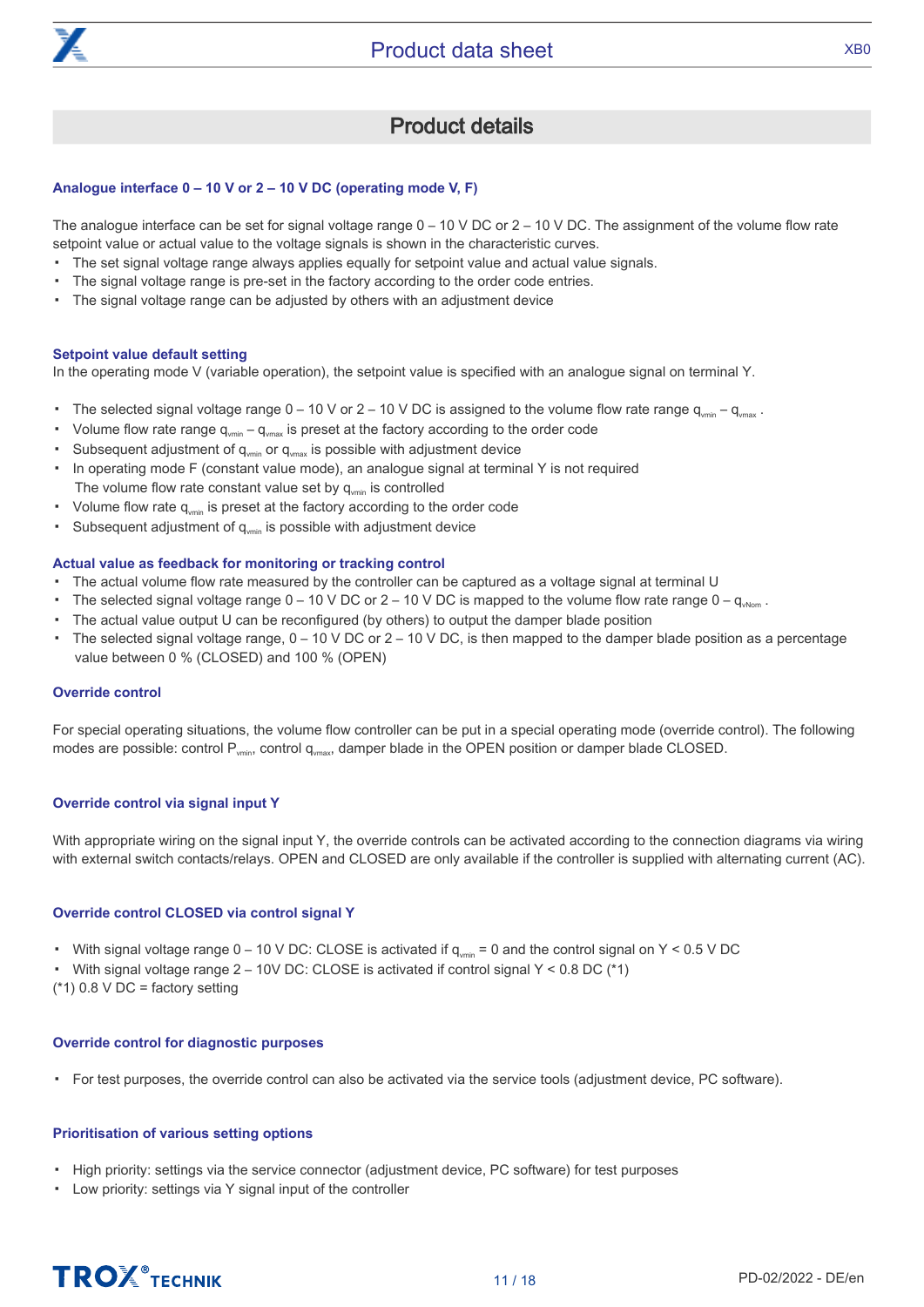#### **Characteristic of the setpoint value signal**



- ① Signal voltage range 0 10 V
- ② Signal voltage range 2 10 V
- $1^* = q_{\text{vnom}}$  nominal volume flow rate
- $2^* = q_{\text{vmin unit}}$  Minimum controllable volume flow rate

#### **Characteristic of the actual value signal**



- ① Signal voltage range 0 10 V
- ② Signal voltage range 2 10 V
- 1  $* = q_{\text{vnom}}$  nominal volume flow rate
- $2^* = q_{\text{win unit}}$  Acceptable minimum volume flow rate

#### **Calculation of nominal volume flow at 0 – 10 V Calculation of actual volume flow at 0 – 10 V**

$$
q_{vset} = \frac{Y}{10 V} \times (q_{vmax} - q_{vmin}) + q_{vmin}
$$

$$
q_{\text{vact}} = \frac{U}{10 V} \times q_{\text{vnom}}
$$

**Calculation of nominal volume flow at 2 – 10 V Calculation of actual volume flow at 2 – 10 V**

$$
q_{vset} = \frac{Y - 2 V}{(10 V - 2 V)} \times (q_{vmax} - q_{vmin}) + q_{vmin}
$$

$$
q_{\text{vact}} = \frac{U - 2}{10 V - 2 V} \times q_{\text{vnom}}
$$

**TROX** TECHNIK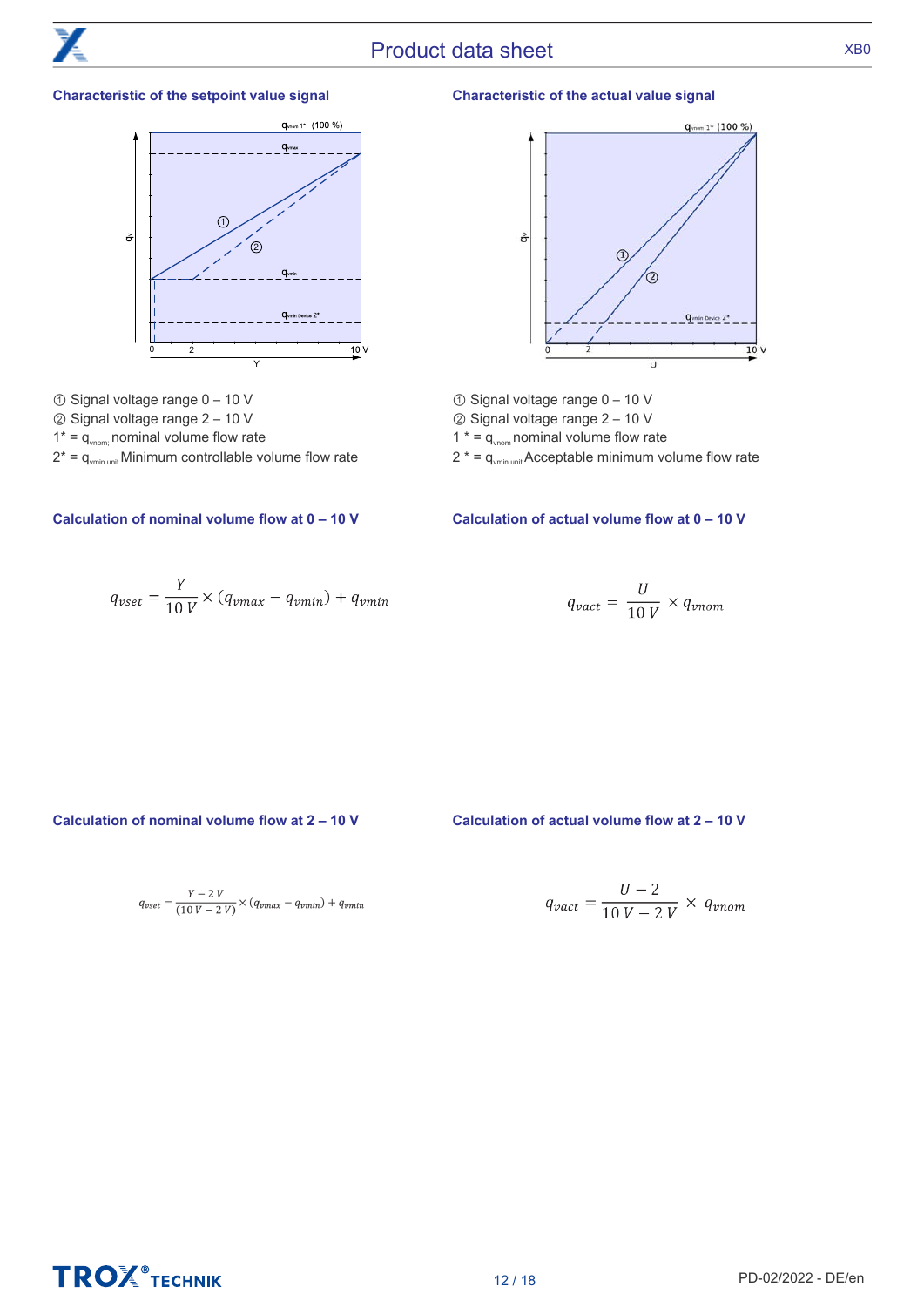

- On-site adjusting is not required
- As the volume flow rates are factory set, the terminal units have to be installed at the specified locations
- After successful installation and wiring, the controller is ready for use
- Comply with the volume flow rate control ranges of the VAV terminal units, do not set a volume flow rate which is below the minimum flow rate
- Remove the terminal cover of the control component only temporarily for wiring (applies only to XB0 for TVE).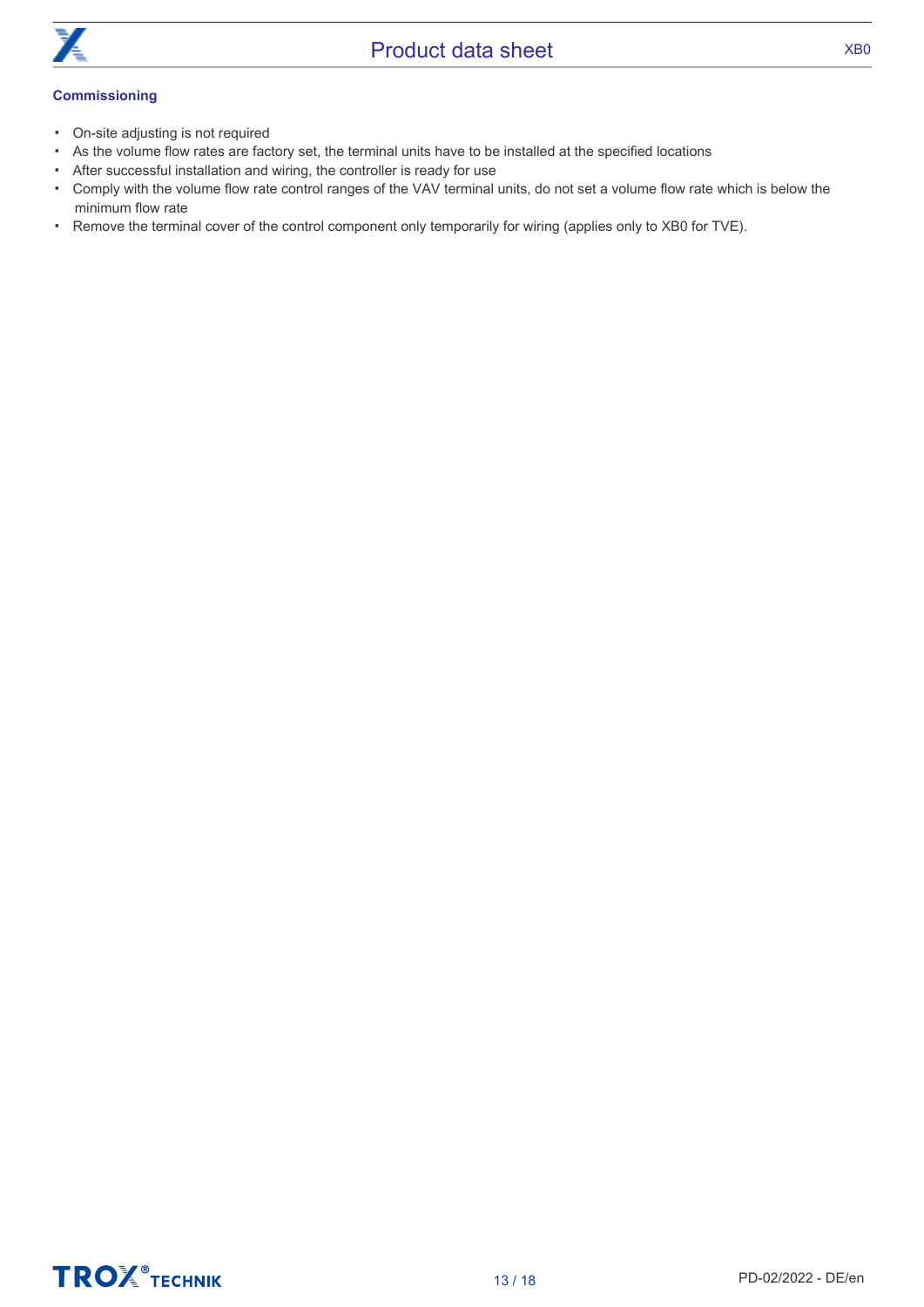

#### **Terminal connections with TR0V-024T-05I-DD15 (for TVE)**



⊥, –: Earth, neutral

- ~, +: Supply voltage 24 V
- Y: Setpoint value signal 0 10 V DC or 2 10 V DC and override control
- U: Actual value signal 0 10 V DC or 2 10 V DC

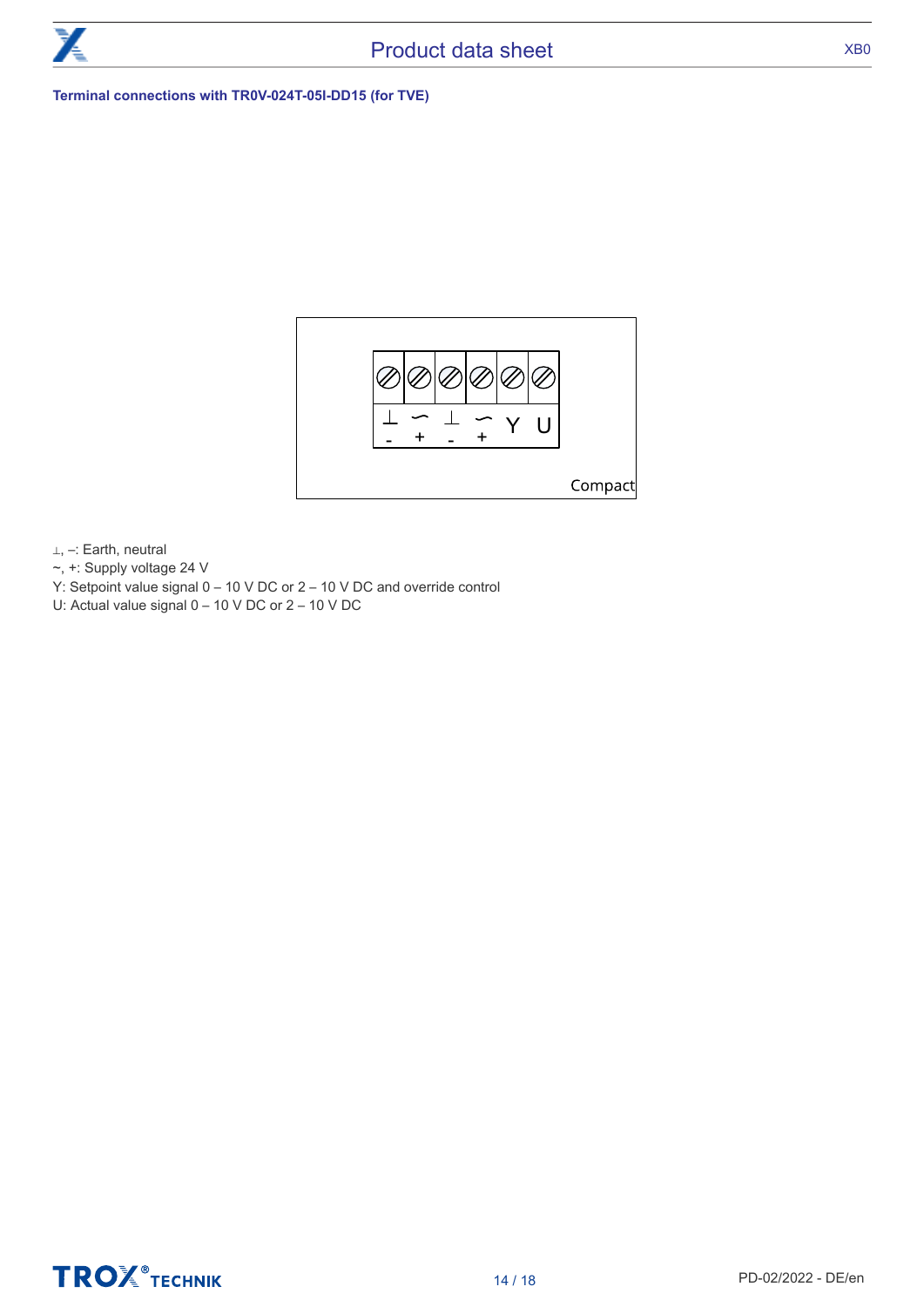

**Connecting cable core identification for 227V-024-15-DS3 (for TVR, TVJ, TVT, TZ-Silenzio, TA-Silenzio, TVZ, TVA, TVM)**



- 1: BU, ⊥, –: Ground, neutral
- 2: BN, ~, +: Supply voltage 24 V
- 3: BK, Y/Z: Setpoint value signal Y and override control
- 4: GY, U/pp: Actual value signal for service tool

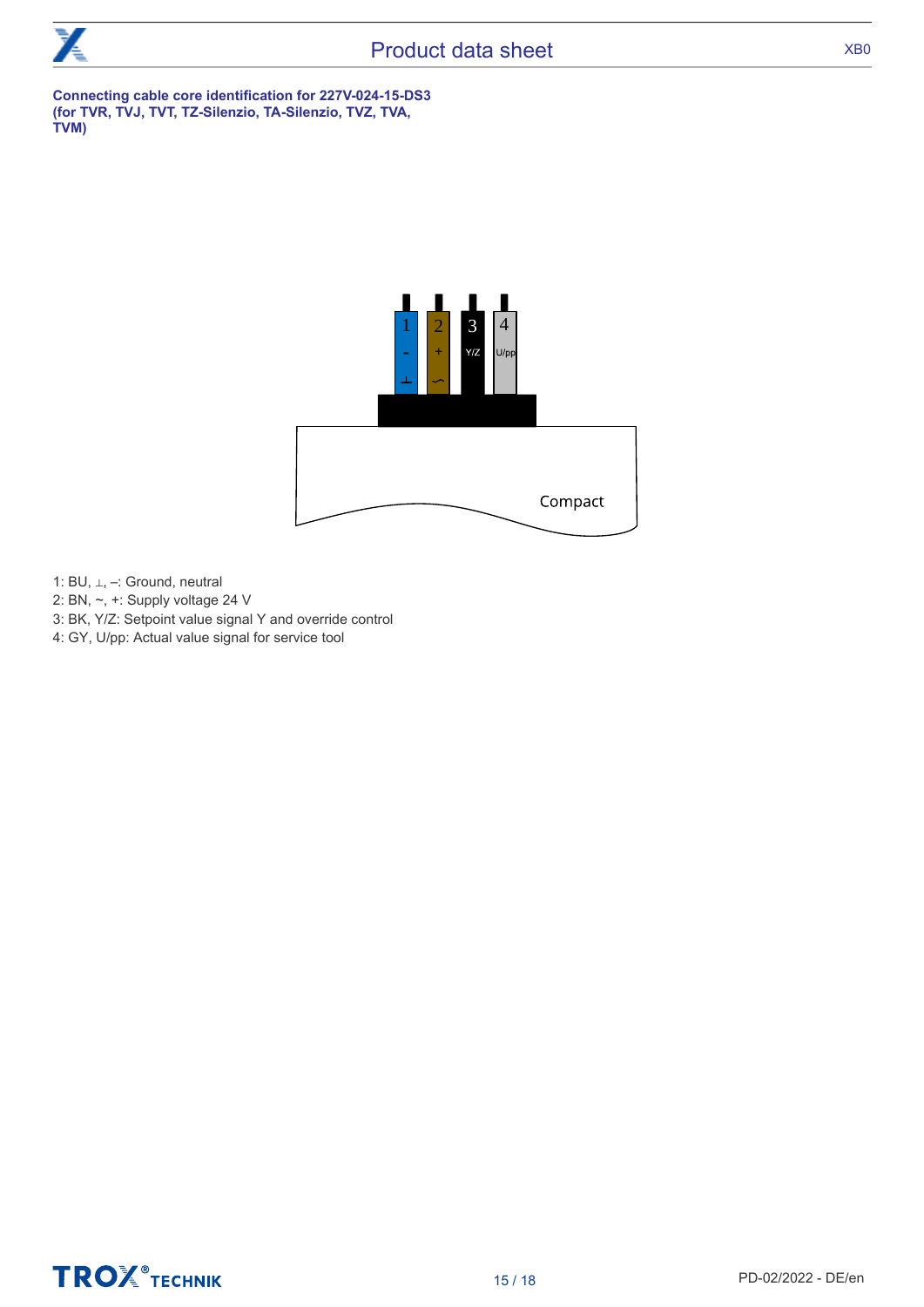

#### **XB0, variable volume flow control and override control, signal voltage range 0 – 10 V DC**



Valid for both variants of the XB0

#### **Switch functions**

S1 Room temperature control

**TROX** TECHNIK

S3 Maxium volume flow rate  $q_{\text{max}}$ 

S4 Damper blade CLOSED (only with supply voltage 24 V AC)

S5 Damper blade OPEN (only with supply voltage 24 V AC)

All OPEN: minimum volume flow rate  $q_{\text{min}}$ 

#### **Note:**

**T, VOC, CO2, DDC = Setpoint value default setting**

**When combining several override controls the switches must be interlocked to prevent short-circuits. Diode: e.g. 1N 4007**

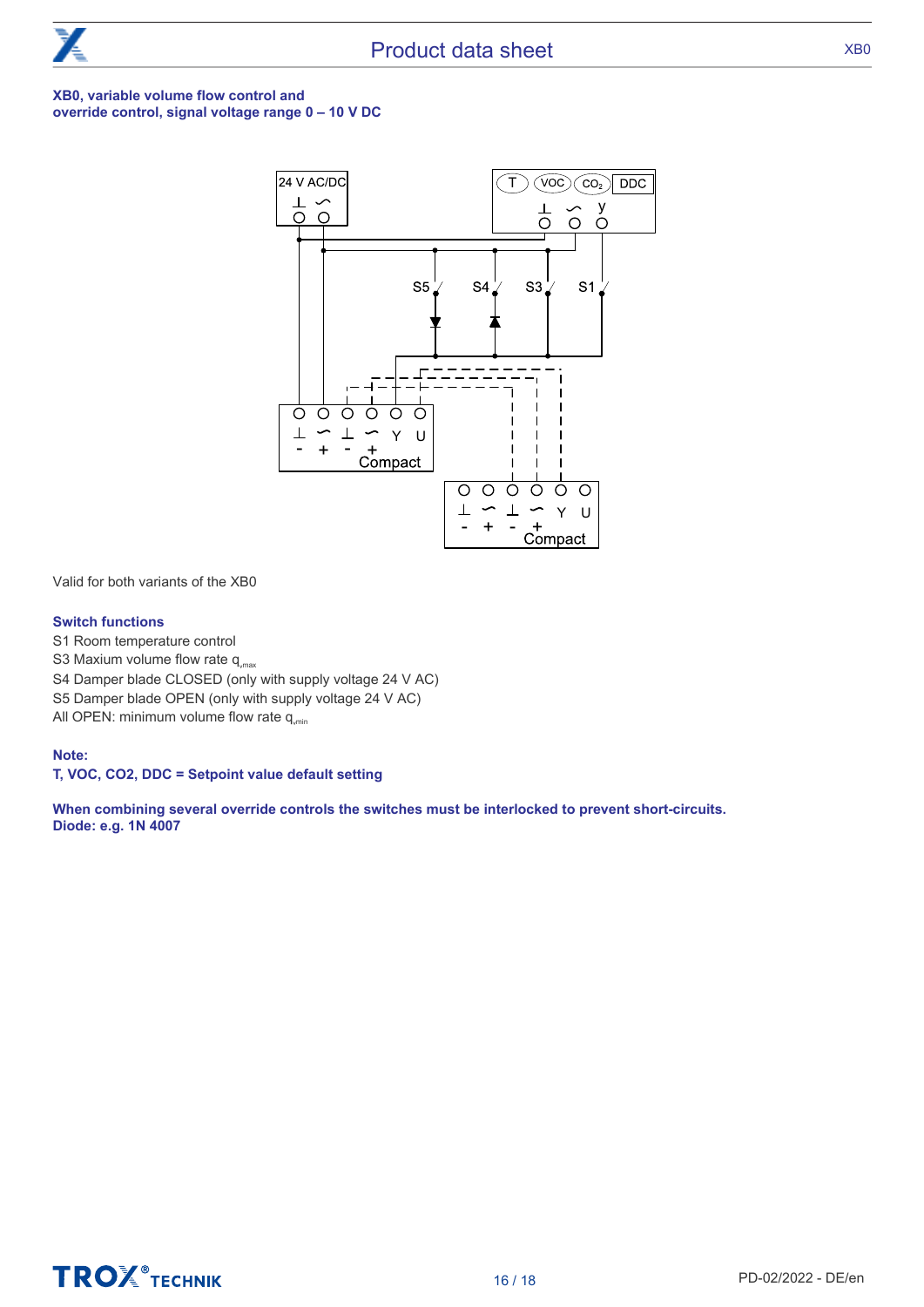

#### **XB0, variable volume flow control and override control, signal voltage range 2 – 10 V DC**



Valid for both variants of the XB0

#### **Switch functions**

S1 Room temperature control

- S2 Shut-off CLOSED
- S3 Maxium volume flow rate  $q_{\text{max}}$
- S4 Damper blade CLOSED (only with supply voltage 24 V AC)
- S5 Damper blade OPEN (only with supply voltage 24 V AC)

All OPEN: minimum volume flow rate  $q_{\text{min}}$ 

**Note: T, VOC, CO2, DDC = setpoint value default setting**

**When combining several override controls the switches must be interlocked to prevent short circuits. Diode: e.g. 1N 4007**